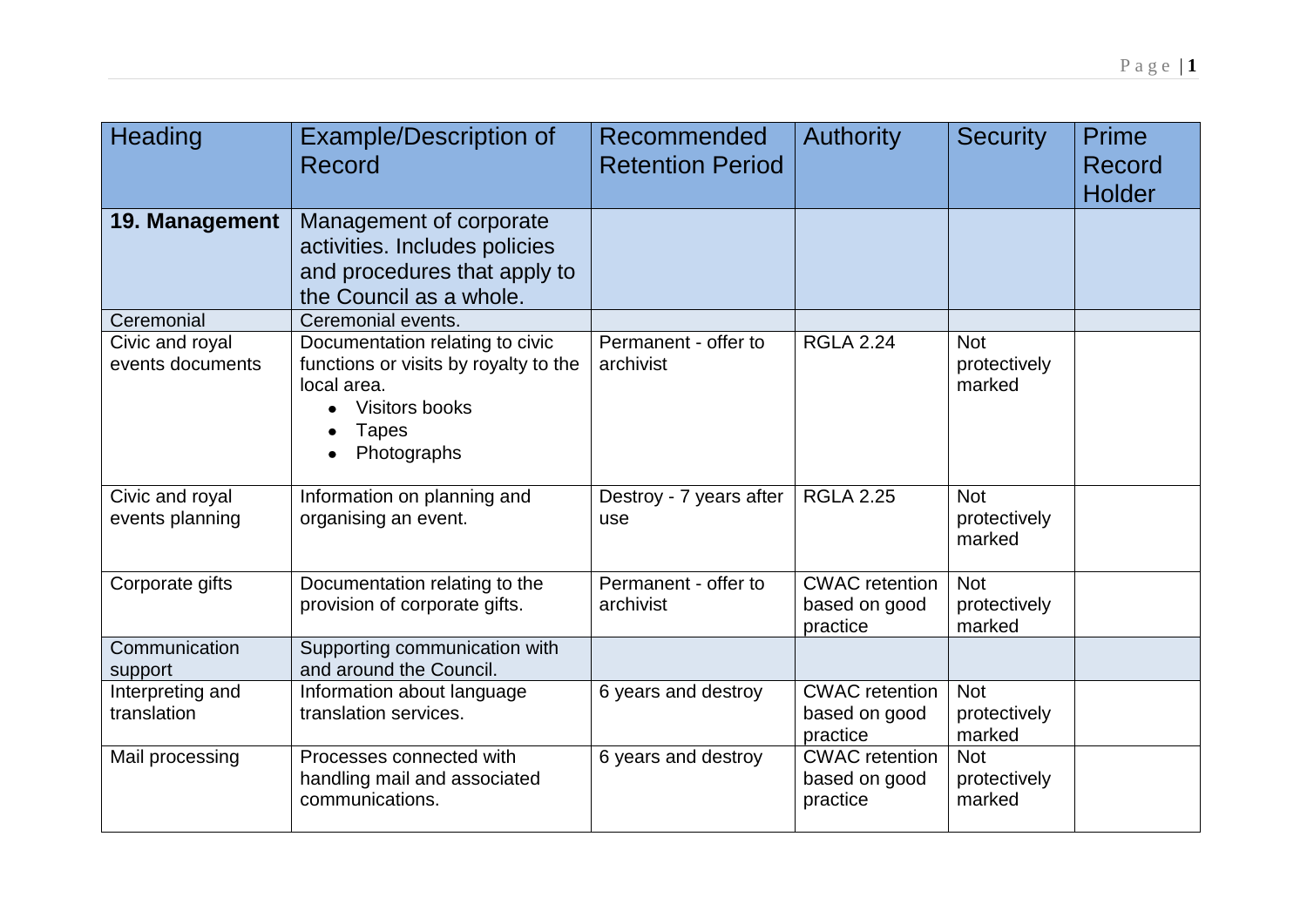| Heading                         | <b>Example/Description of</b><br>Record                                                                                                 | Recommended<br><b>Retention Period</b> | <b>Authority</b>                                   | <b>Security</b>                      | Prime<br>Record<br><b>Holder</b> |
|---------------------------------|-----------------------------------------------------------------------------------------------------------------------------------------|----------------------------------------|----------------------------------------------------|--------------------------------------|----------------------------------|
| Publication                     | Guides, books and other<br>publications that the council<br>makes available on a chargeable<br>basis.                                   | Until superseded                       | <b>CWAC</b> retention<br>based on good<br>practice | <b>Not</b><br>protectively<br>marked |                                  |
| <b>Publications</b><br>received | Publications received by the<br>council.                                                                                                | Until superseded                       | <b>CWAC</b> retention<br>based on good<br>practice | <b>Not</b><br>protectively<br>marked |                                  |
| <b>Staff</b><br>communications  | Staff communication<br>documentation.                                                                                                   | Offer to archivist                     | <b>CWAC</b> retention<br>based on good<br>practice | Protect                              |                                  |
| Corporate<br>communication      | Communication with the public.                                                                                                          |                                        |                                                    |                                      |                                  |
| Campaigns                       | Documentation relating to the<br>promotion of a business through<br>publicity campaigns.                                                | 2 years and destroy                    | <b>CWAC</b> retention<br>based on good<br>practice | <b>Not</b><br>protectively<br>marked |                                  |
| Corporate branding              | Documentation relating to the<br>process of creating and the use of<br>a corporate image and relevant<br>guidance within the authority. | 3 years and offer to<br>archivist      | <b>CWAC</b> retention<br>based on good<br>practice | <b>Not</b><br>protectively<br>marked |                                  |
| Corporate publicity             | Documentation relating to<br>corporate publicity.                                                                                       | Until superseded                       | <b>CWAC</b> retention<br>based on good<br>practice | <b>Not</b><br>protectively<br>marked |                                  |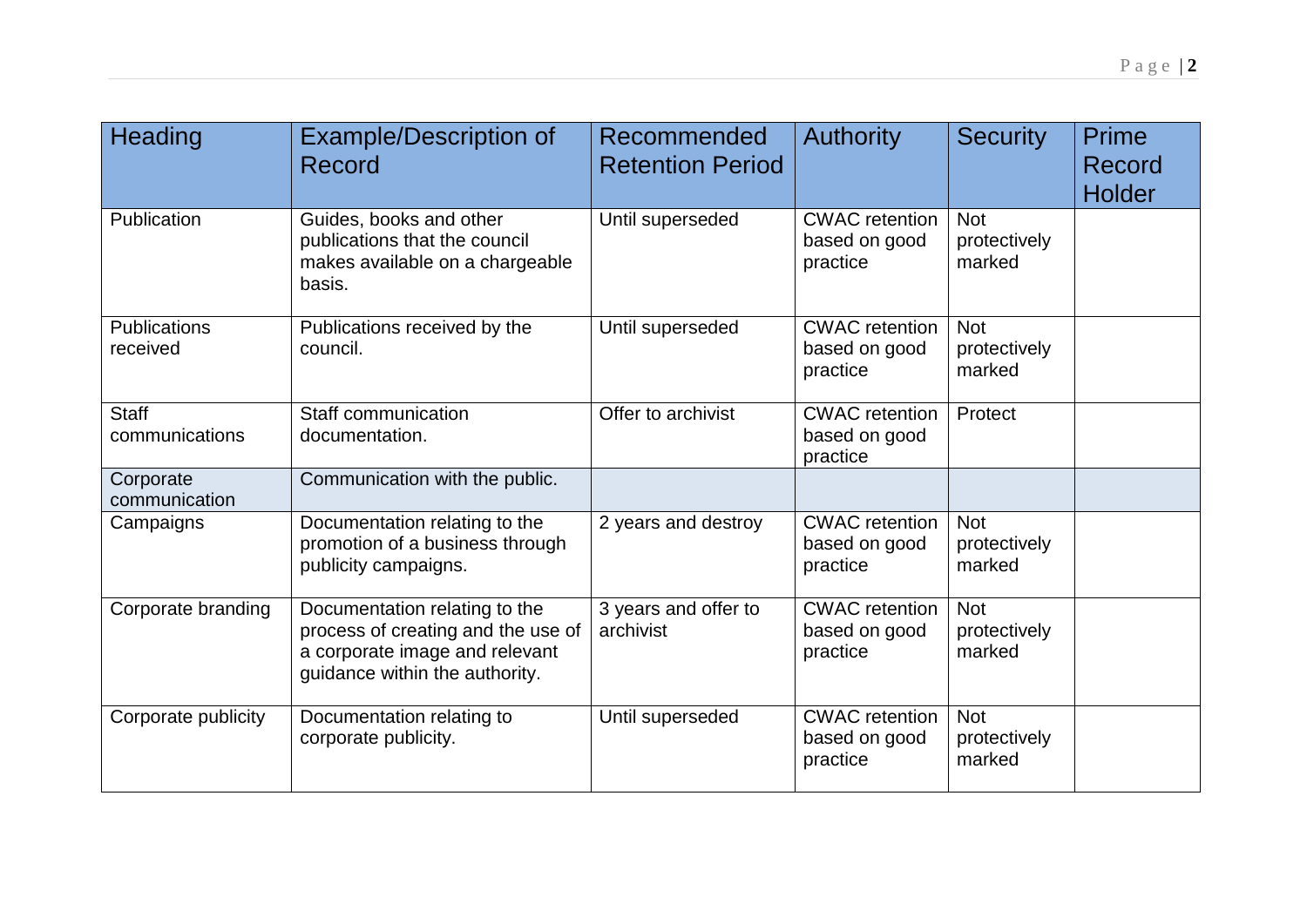| Heading                                                               | <b>Example/Description of</b><br>Record                                                                                                                                                                       | Recommended<br><b>Retention Period</b>          | <b>Authority</b>                                   | <b>Security</b>                      | Prime<br>Record<br><b>Holder</b>                         |
|-----------------------------------------------------------------------|---------------------------------------------------------------------------------------------------------------------------------------------------------------------------------------------------------------|-------------------------------------------------|----------------------------------------------------|--------------------------------------|----------------------------------------------------------|
| Graphic design                                                        | Documentation relating to graphic<br>design requirements of the<br>authority.                                                                                                                                 | Destroy - 3 years from<br>last action           | <b>RGLA 2.19</b>                                   | <b>Not</b><br>protectively<br>marked |                                                          |
| Market research<br>data identifiable<br>individuals                   | Market research data relating to<br>identifiable individuals<br>Quantitative Research e.g.<br>surveys<br>Qualitative Research e.g.<br>focus groups                                                            | Completion of data<br>analyses plus 6<br>months | <b>CWAC</b> retention<br>based on good<br>practice | Confidential                         | Research,<br>Intelligence<br>and<br>Consultation<br>Team |
| Market research<br>data statutory<br>identifiable<br>individuals      | Market research data relating to<br>identifiable individuals and part of<br>a statutory survey<br>Quantitative Research e.g.<br>surveys<br>Qualitative Research e.g.<br>focus groups                          | Completion of data<br>analyses plus 2 years     | <b>CWAC</b> retention<br>based on good<br>practice | Confidential                         | Research,<br>Intelligence<br>and<br>Consultation<br>Team |
| Market research<br>data major policies<br>identifiable<br>individuals | Market research data relating to<br>identifiable individuals and part of<br>a survey which influenced a major<br>policy<br>Quantitative Research e.g.<br>surveys<br>Qualitative Research e.g.<br>focus groups | Completion of data<br>analyses plus 5 years     | <b>CWAC</b> retention<br>based on good<br>practice | Confidential                         | Research,<br>Intelligence<br>and<br>Consultation<br>Team |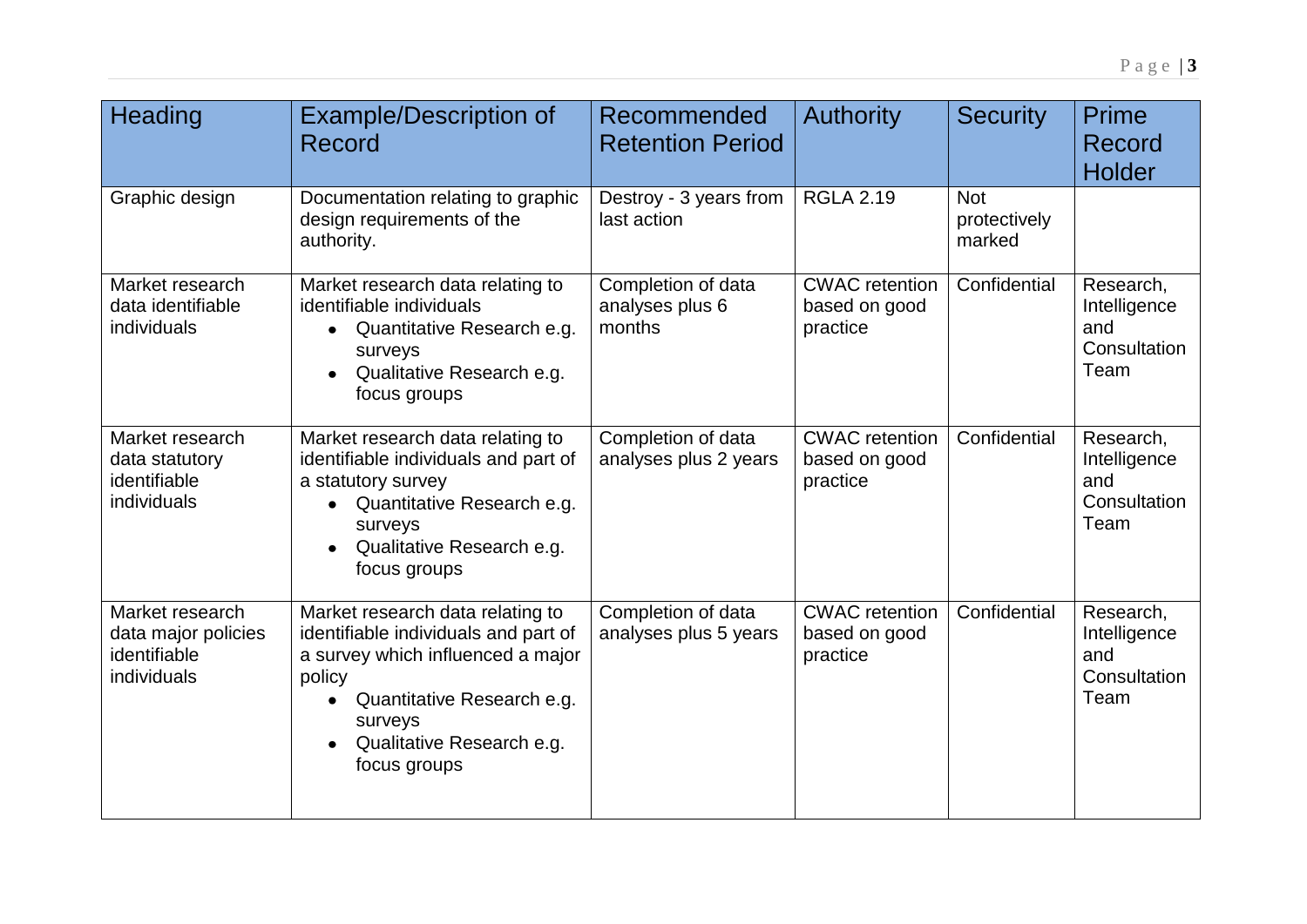| Heading                                                                   | <b>Example/Description of</b><br>Record                                                                                                                                                                           | Recommended<br><b>Retention Period</b>          | <b>Authority</b>                                   | <b>Security</b> | <b>Prime</b><br>Record<br><b>Holder</b>                  |
|---------------------------------------------------------------------------|-------------------------------------------------------------------------------------------------------------------------------------------------------------------------------------------------------------------|-------------------------------------------------|----------------------------------------------------|-----------------|----------------------------------------------------------|
| Market research<br>data grant funded<br>identifiable<br>individuals       | Market research data relating to<br>identifiable individuals and part of<br>a survey which was grant funded<br>Quantitative Research e.g.<br>$\bullet$<br>surveys<br>Qualitative Research e.g.<br>focus groups    | Completion of data<br>analyses plus 5 years     | <b>CWAC</b> retention<br>based on good<br>practice | Confidential    | Research,<br>Intelligence<br>and<br>Consultation<br>Team |
| Market research<br>data non identifiable<br>individuals                   | Market research data relating to<br>non identifiable individuals<br>Quantitative Research e.g.<br>surveys<br>Qualitative Research e.g.<br>$\bullet$<br>focus groups                                               | Completion of data<br>analyses plus 6<br>months | <b>CWAC</b> retention<br>based on good<br>practice | Confidential    | Research,<br>Intelligence<br>and<br>Consultation<br>Team |
| Market research<br>data statutory non<br>identifiable<br>individuals      | Market research data relating to<br>non identifiable individuals and<br>part of a statutory survey<br>Quantitative Research e.g.<br>surveys<br>Qualitative Research e.g.<br>$\bullet$<br>focus groups             | Completion of data<br>analyses plus 2 years     | <b>CWAC</b> retention<br>based on good<br>practice | Confidential    | Research,<br>Intelligence<br>and<br>Consultation<br>Team |
| Market research<br>data major policies<br>non identifiable<br>individuals | Market research data relating to<br>non identifiable individuals and<br>part of a survey which influenced<br>a major policy<br>Quantitative Research e.g.<br>surveys<br>Qualitative Research e.g.<br>focus groups | Completion of data<br>analyses plus 5 years     | <b>CWAC</b> retention<br>based on good<br>practice | Confidential    | Research,<br>Intelligence<br>and<br>Consultation<br>Team |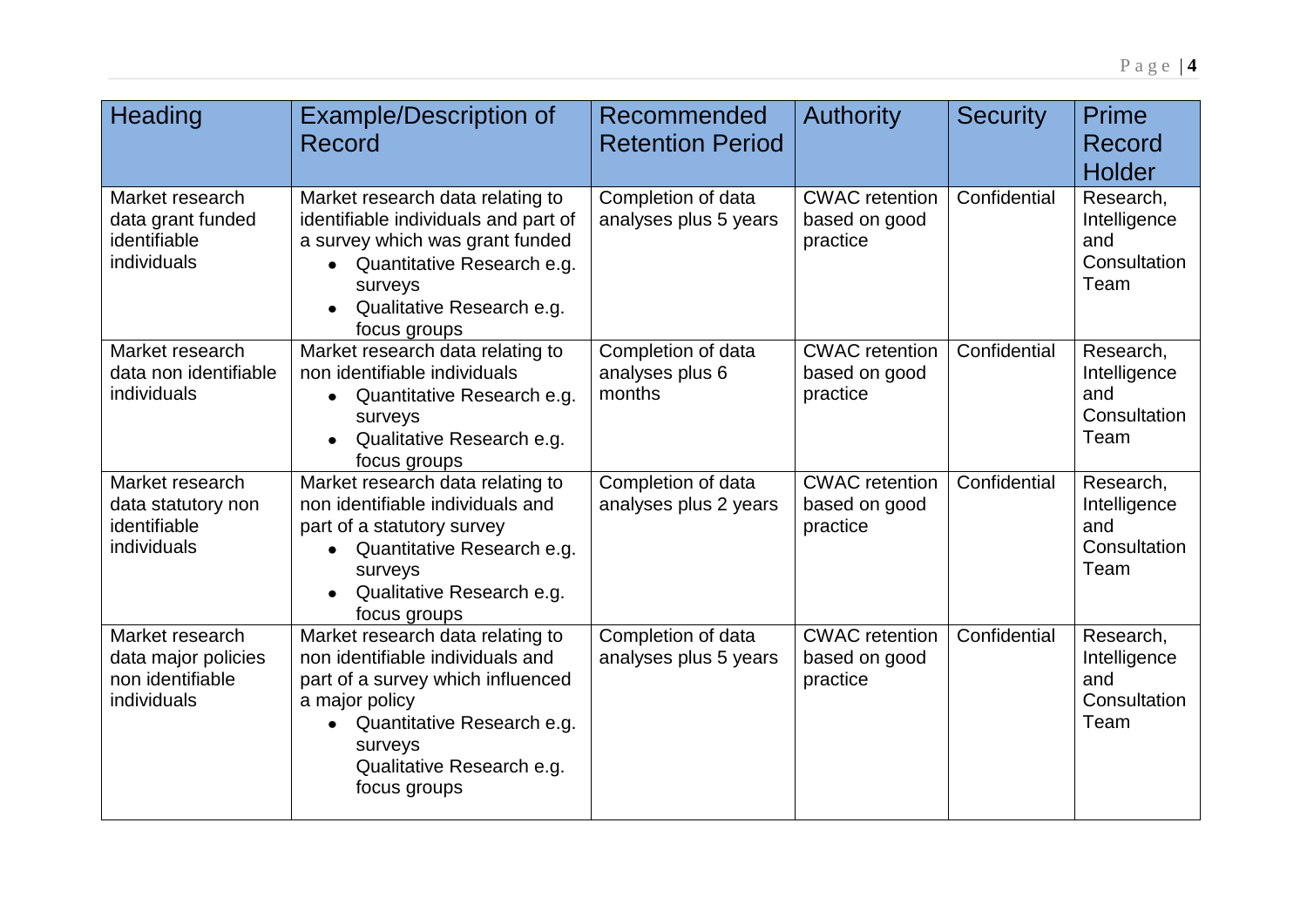| Heading                                                                 | <b>Example/Description of</b><br>Record                                                                                                                                                                               | Recommended<br><b>Retention Period</b>                                                                     | <b>Authority</b>                                   | <b>Security</b>                      | <b>Prime</b><br>Record<br><b>Holder</b>                  |
|-------------------------------------------------------------------------|-----------------------------------------------------------------------------------------------------------------------------------------------------------------------------------------------------------------------|------------------------------------------------------------------------------------------------------------|----------------------------------------------------|--------------------------------------|----------------------------------------------------------|
| Market research<br>data grant funded<br>non identifiable<br>individuals | Market research data relating to<br>non identifiable individuals and<br>part of a survey which was grant<br>funded<br>Quantitative Research e.g.<br>$\bullet$<br>surveys<br>Qualitative Research e.g.<br>focus groups | Completion of data<br>analyses plus 5 years                                                                | <b>CWAC</b> retention<br>based on good<br>practice | Confidential                         | Research,<br>Intelligence<br>and<br>Consultation<br>Team |
| Market research<br>analyses                                             | The aggregated data and<br>analyses from market research<br>data.                                                                                                                                                     | Completion of<br>analyses plus 5 years                                                                     | <b>CWAC</b> retention<br>based on good<br>practice | Protect                              | Research,<br>Intelligence<br>and<br>Consultation<br>Team |
| Market research<br>reports                                              | The reports compiled from the<br>aggregated data and analyses<br>from market research data.                                                                                                                           | Completion of<br>analyses plus 5 years<br>(unless example of<br>best practice then 10<br>years and review) | <b>CWAC</b> retention<br>based on good<br>practice | Protect                              | Research,<br>Intelligence<br>and<br>Consultation<br>Team |
| Marketing                                                               | Documentation relating to the<br>marketing of the council or a<br>specific function or service.<br>Marketing campaigns                                                                                                | Permanent - offer to<br>archivist                                                                          | <b>RGLA 2.23</b>                                   | <b>Not</b><br>protectively<br>marked |                                                          |
| Media cuttings                                                          | Compilation of media in which the<br>local area or authority is<br>mentioned.                                                                                                                                         | Permanent - offer to<br>archivist                                                                          | <b>RGLA 2.22</b>                                   | <b>Not</b><br>protectively<br>marked |                                                          |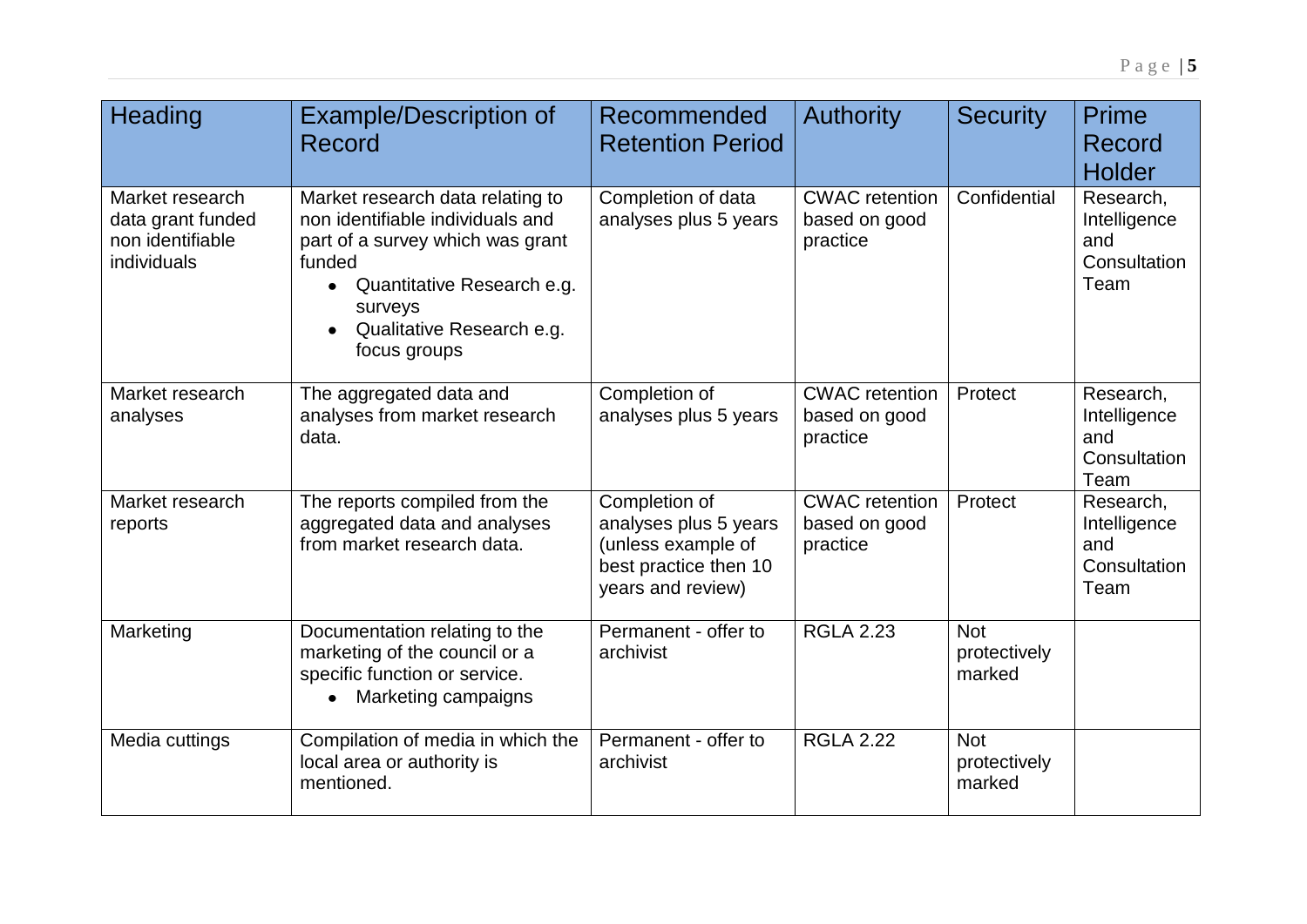| Heading                                    | <b>Example/Description of</b><br>Record                                       | Recommended<br><b>Retention Period</b>                     | <b>Authority</b>                                   | <b>Security</b>                      | Prime<br>Record<br><b>Holder</b> |
|--------------------------------------------|-------------------------------------------------------------------------------|------------------------------------------------------------|----------------------------------------------------|--------------------------------------|----------------------------------|
| Media liaison                              | Documentation relating to liaison<br>between the council and local<br>media.  | Destroy - 3 years from<br>closure                          | <b>RGLA 2.21</b>                                   | <b>Not</b><br>protectively<br>marked |                                  |
| Media releases                             | Information released to the<br>media.                                         | Permanent - offer to<br>archivist                          | <b>CWAC</b> retention<br>based on good<br>practice | <b>Not</b><br>protectively<br>marked |                                  |
| Media releases<br>promotion of<br>business | Documentation relating to media<br>releases for the promotion of<br>business. | Permanent - offer to<br>archivist                          | <b>CWAC</b> retention<br>based on good<br>practice | <b>Not</b><br>protectively<br>marked |                                  |
| <b>Public relations</b>                    | Documentation relating to public<br>relations.                                | Until superseded                                           | <b>CWAC</b> retention<br>based on good<br>practice | <b>Not</b><br>protectively<br>marked |                                  |
| <b>Public relations</b>                    | Media reports.                                                                | Permanent - offer to<br>archivist                          | <b>CWAC</b> retention<br>based on good<br>practice | <b>Not</b><br>protectively<br>marked |                                  |
| <b>Public relations</b>                    | Published work.                                                               | Destroy after use is<br>concluded - one copy<br>to archive | <b>RGLA 2.20</b>                                   | <b>Not</b><br>protectively<br>marked |                                  |
| <b>Public relations</b>                    | Statistics.<br><b>Trends</b><br><b>Customer satisfaction</b>                  | Destroy - 10 years<br>after use concluded                  | <b>CWAC</b> retention<br>based on good<br>practice | <b>Not</b><br>protectively<br>marked |                                  |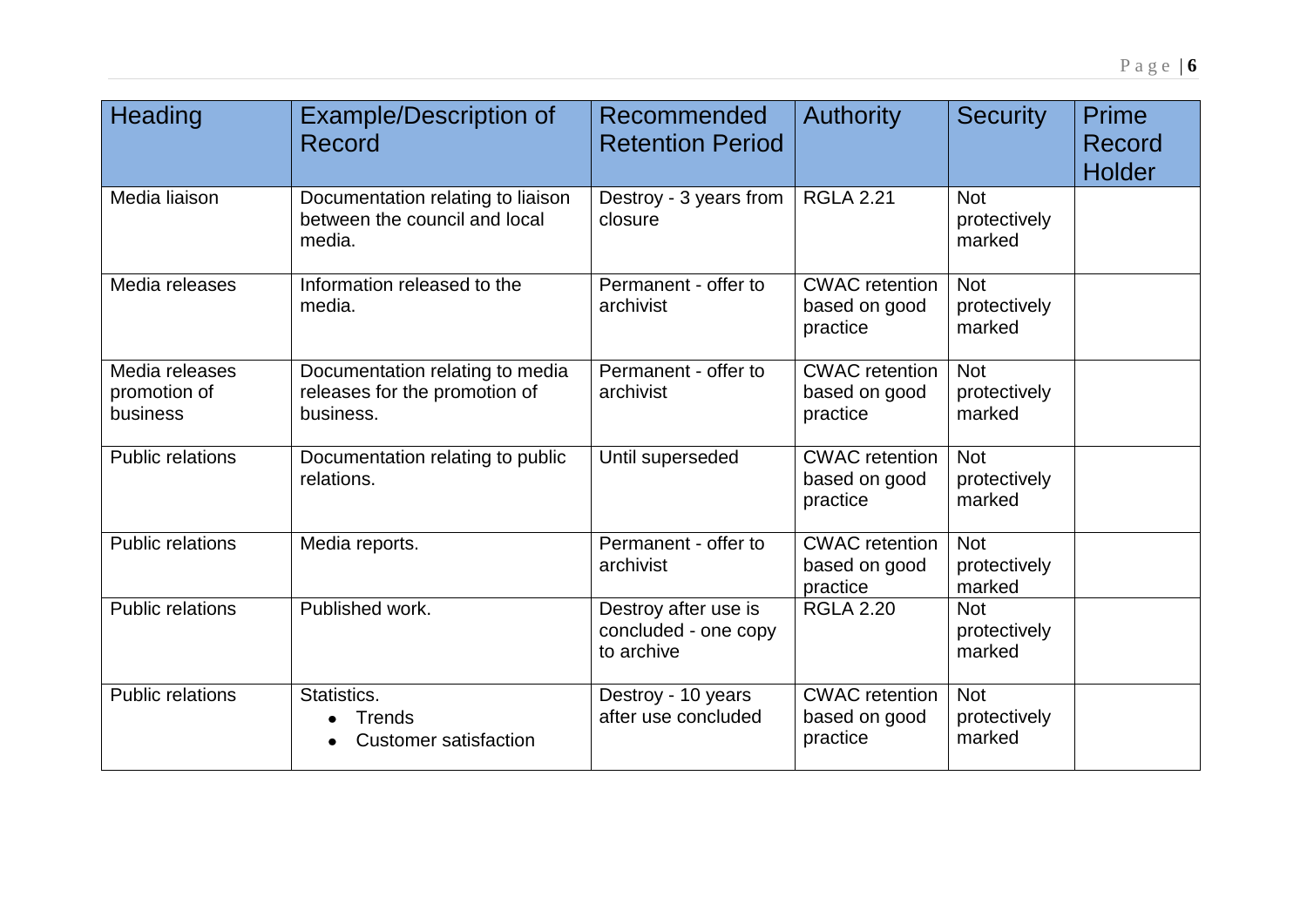| <b>Heading</b>                           | <b>Example/Description of</b><br><b>Record</b>                                                                                   | Recommended<br><b>Retention Period</b> | <b>Authority</b>                                   | <b>Security</b> | Prime<br>Record<br>Holder |
|------------------------------------------|----------------------------------------------------------------------------------------------------------------------------------|----------------------------------------|----------------------------------------------------|-----------------|---------------------------|
| <b>Enquiries and</b><br>complaints       | Enquiries and complaints to the<br>Council.                                                                                      |                                        |                                                    |                 |                           |
| Appeals                                  | Formal complaints received and<br>response to the complaint.<br>Includes the FOI, EIR and data<br>protection complaints process. | Current year plus 6                    | <b>CWAC</b> retention<br>based on good<br>practice | Confidential    |                           |
| Complaints                               | Complaints which result in<br>significant changes of policy.<br>Reports<br>Correspondence                                        | Permanent - offer to<br>archivist      | <b>RGLA 2.14</b>                                   | Confidential    |                           |
| Complaints                               | Summary form of complaints.<br>Registers                                                                                         | Permanent - offer to<br>archivist      | <b>RGLA 2.13</b>                                   | Confidential    |                           |
| Complaints                               | Identification of a specific<br>complaint to the council.                                                                        | Current year plus 6                    | <b>CWAC</b> retention<br>based on good<br>practice | Confidential    |                           |
| Complaints                               | Identification of a specific<br>complaint to the council.                                                                        | Current year plus 6                    | <b>CWAC</b> retention<br>based on good<br>practice | Confidential    |                           |
| Complaints to<br>Ombudsman               | Documents related to<br>Ombudsman complaints.                                                                                    | Current year plus 6                    | <b>CWAC</b> retention<br>based on good<br>practice | Confidential    |                           |
| Complaints to<br>Ombudsman<br>negligence | Documents related to<br>Ombudsman complaints where<br>negligence is involved.                                                    | Review after 15 years                  | <b>CWAC</b> retention<br>based on good<br>practice | Confidential    |                           |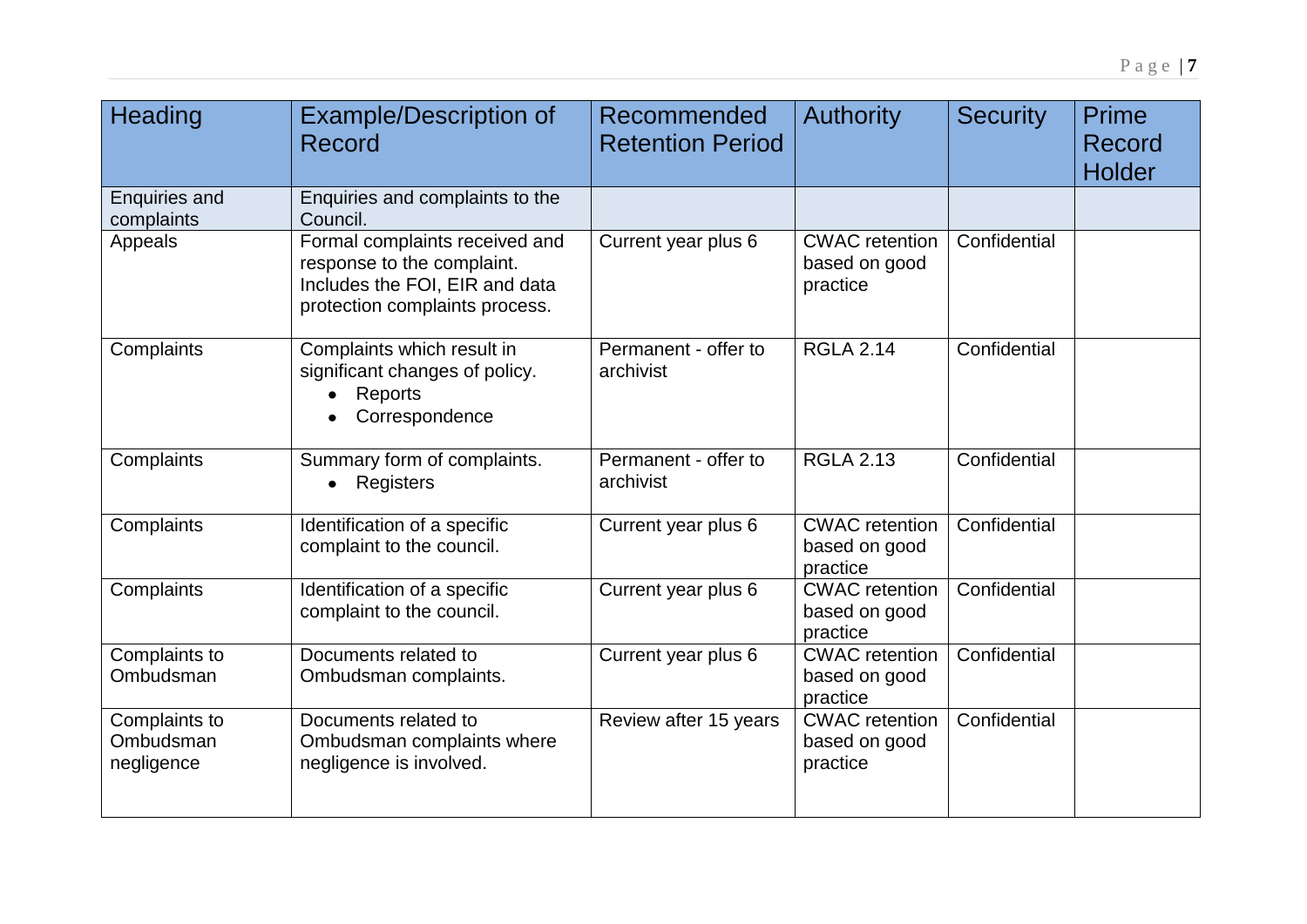| Heading                   | <b>Example/Description of</b><br>Record                                                                                                                                                                                                                                                                                                                                                  | Recommended<br><b>Retention Period</b>      | <b>Authority</b>                                   | <b>Security</b>                      | Prime<br>Record<br><b>Holder</b> |
|---------------------------|------------------------------------------------------------------------------------------------------------------------------------------------------------------------------------------------------------------------------------------------------------------------------------------------------------------------------------------------------------------------------------------|---------------------------------------------|----------------------------------------------------|--------------------------------------|----------------------------------|
| Compliments               | Compliments and comments and<br>response received and response<br>to them.                                                                                                                                                                                                                                                                                                               | Destroy after 1 year                        | <b>CWAC</b> retention<br>based on good<br>practice | <b>Not</b><br>protectively<br>marked |                                  |
| <b>Customer profiling</b> | Information provided by an<br>individual or organisation that<br>includes personal preferences.                                                                                                                                                                                                                                                                                          | Review after 1 year                         | <b>CWAC</b> retention<br>based on good<br>practice | Protect                              |                                  |
| Customer<br>satisfaction  | Feedback on council performance<br>in relation to services or other<br>aspects of council business.<br><b>Customer satisfaction</b><br>surveys                                                                                                                                                                                                                                           | Review after 5 years                        | <b>CWAC</b> retention<br>based on good<br>practice | <b>Not</b><br>protectively<br>marked |                                  |
| Stage 1 complaints        | Documents related to stage 1<br>complaints.                                                                                                                                                                                                                                                                                                                                              | Destroy - 2 years after<br>use is concluded | <b>RGLA 2.16</b>                                   | Confidential                         |                                  |
| Stage 2 complaints        | Documents related to Stage 2<br>complaints.                                                                                                                                                                                                                                                                                                                                              | Destroy - 6 years after<br>use is concluded | <b>RGLA 2.15</b>                                   | Confidential                         |                                  |
| <b>External audits</b>    | The external activities (usually<br>carried out by district audit)<br>associated with officially checking<br>financial, quality assurance and<br>operational records to ensure<br>they have been kept and<br>maintained in accordance with<br>agreed or legislated standards<br>and correctly record the events,<br>processes and business of the<br>organisation in a specified period. |                                             |                                                    |                                      |                                  |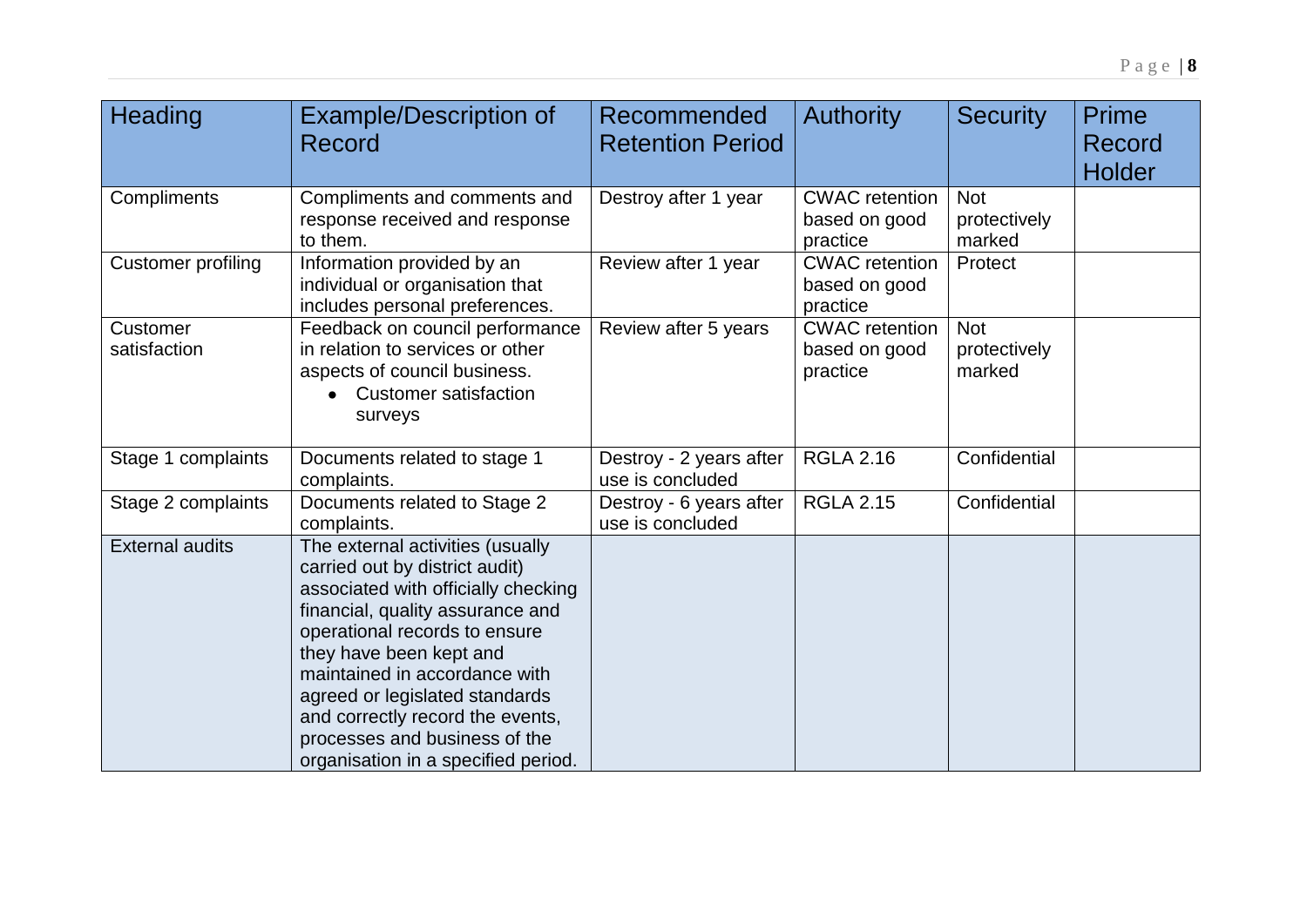| Heading                                            | <b>Example/Description of</b><br>Record                                                                                      | Recommended<br><b>Retention Period</b>                                                                 | <b>Authority</b>                                   | <b>Security</b>                      | Prime<br>Record<br><b>Holder</b> |
|----------------------------------------------------|------------------------------------------------------------------------------------------------------------------------------|--------------------------------------------------------------------------------------------------------|----------------------------------------------------|--------------------------------------|----------------------------------|
| <b>Audits</b>                                      | Documentation on audits.                                                                                                     | Destroy after 7 years                                                                                  | <b>CWAC</b> retention<br>based on good<br>practice | Protect                              |                                  |
| Preparing business                                 | Preparing business                                                                                                           |                                                                                                        |                                                    |                                      |                                  |
| Meetings                                           | Information regarding meetings.<br>Protection should be relevant to<br>sensitivity of meeting.<br>Agendas<br><b>Meetings</b> | Current year plus 5.<br>Information from<br>significant meetings<br>should be offered to<br>archivist. | <b>CWAC</b> retention<br>based on good<br>practice | Protect                              |                                  |
| <b>Officer</b><br>representation                   | Documentation relating to officer<br>representation.                                                                         | Destroy after 3 years                                                                                  | <b>CWAC</b> retention<br>based on good             | <b>Not</b><br>protectively           |                                  |
|                                                    |                                                                                                                              |                                                                                                        | practice                                           | marked                               |                                  |
| Partnership and<br>agency working LA<br>record     | Documentation relating to agency<br>working where local authority<br>owns the record.                                        | Permanent - offer to<br>archivist                                                                      | <b>RGLA 1.6</b>                                    | <b>Not</b><br>protectively<br>marked |                                  |
| Partnership and<br>agency working Non<br>LA record | Documentation relating to agency<br>working where local authority<br>does not own the record.                                | Destroy - 3 years after<br>last action                                                                 | <b>RGLA 1.7</b>                                    | Protect                              |                                  |
| Project management                                 | Activities organised into projects.                                                                                          |                                                                                                        |                                                    |                                      |                                  |
| Closure                                            | Information obtained by reviewing<br>the project.<br>Lessons learned                                                         | 5 years and review                                                                                     | <b>CWAC</b> retention<br>based on good<br>practice | <b>Not</b><br>protectively<br>marked |                                  |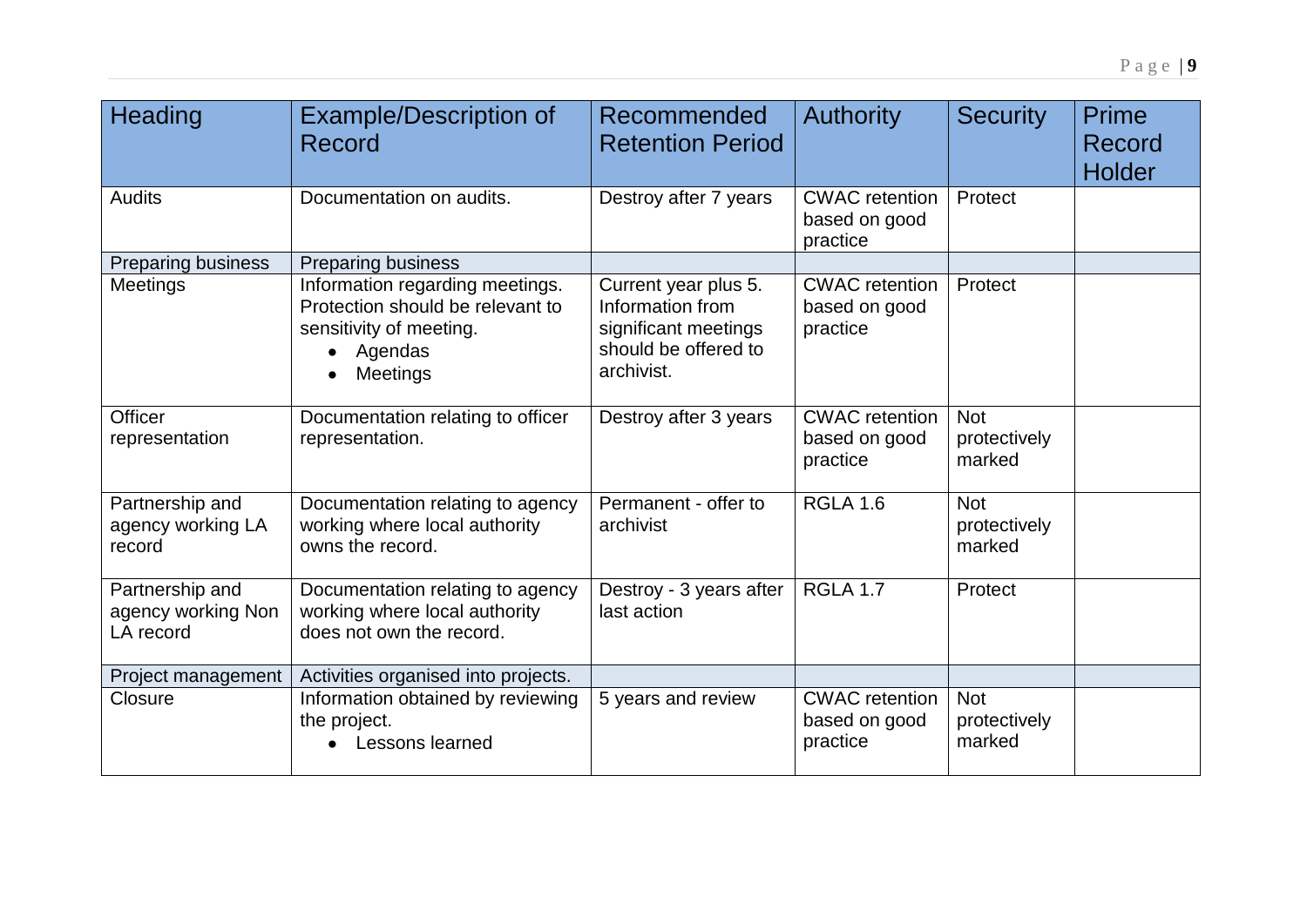| Heading                                       | <b>Example/Description of</b><br>Record                                                                                           | Recommended<br><b>Retention Period</b> | <b>Authority</b>                                   | <b>Security</b>                      | Prime<br><b>Record</b><br><b>Holder</b> |
|-----------------------------------------------|-----------------------------------------------------------------------------------------------------------------------------------|----------------------------------------|----------------------------------------------------|--------------------------------------|-----------------------------------------|
| Governance                                    | Document created at the start of<br>the project to indicate how it will<br>be run.<br><b>Project Initiation Document</b><br>(PID) | 5 years and review                     | <b>CWAC</b> retention<br>based on good<br>practice | <b>Not</b><br>protectively<br>marked |                                         |
| Governance                                    | Planning documentation.<br>• Unit or Team plans                                                                                   | 5 years and review                     | <b>CWAC</b> retention<br>based on good<br>practice | <b>Not</b><br>protectively<br>marked |                                         |
| Initiation and<br>delivery                    | Unforeseen events requiring<br>action.                                                                                            | 5 years and review                     | <b>CWAC</b> retention<br>based on good<br>practice | <b>Not</b><br>protectively<br>marked |                                         |
| Start up                                      | Information related to planning a<br>business operation or service.<br><b>Business plan</b>                                       | 5 years and review                     | <b>CWAC</b> retention<br>based on good<br>practice | <b>Not</b><br>protectively<br>marked |                                         |
| <b>Quality and</b><br>performance             | Information on quality and<br>performance.                                                                                        |                                        |                                                    |                                      |                                         |
| Assessments                                   | Assessments                                                                                                                       | Destroy - 2 years from<br>closure      | <b>RGLA 2.18</b>                                   | Protect                              |                                         |
| <b>CAA &amp; Best Value</b><br><b>Reviews</b> | <b>CAA Reviews. Previously best</b><br>value reviews.                                                                             | Destroy - 5 years from<br>closure      | <b>RGLA 2.17</b>                                   | Protect                              |                                         |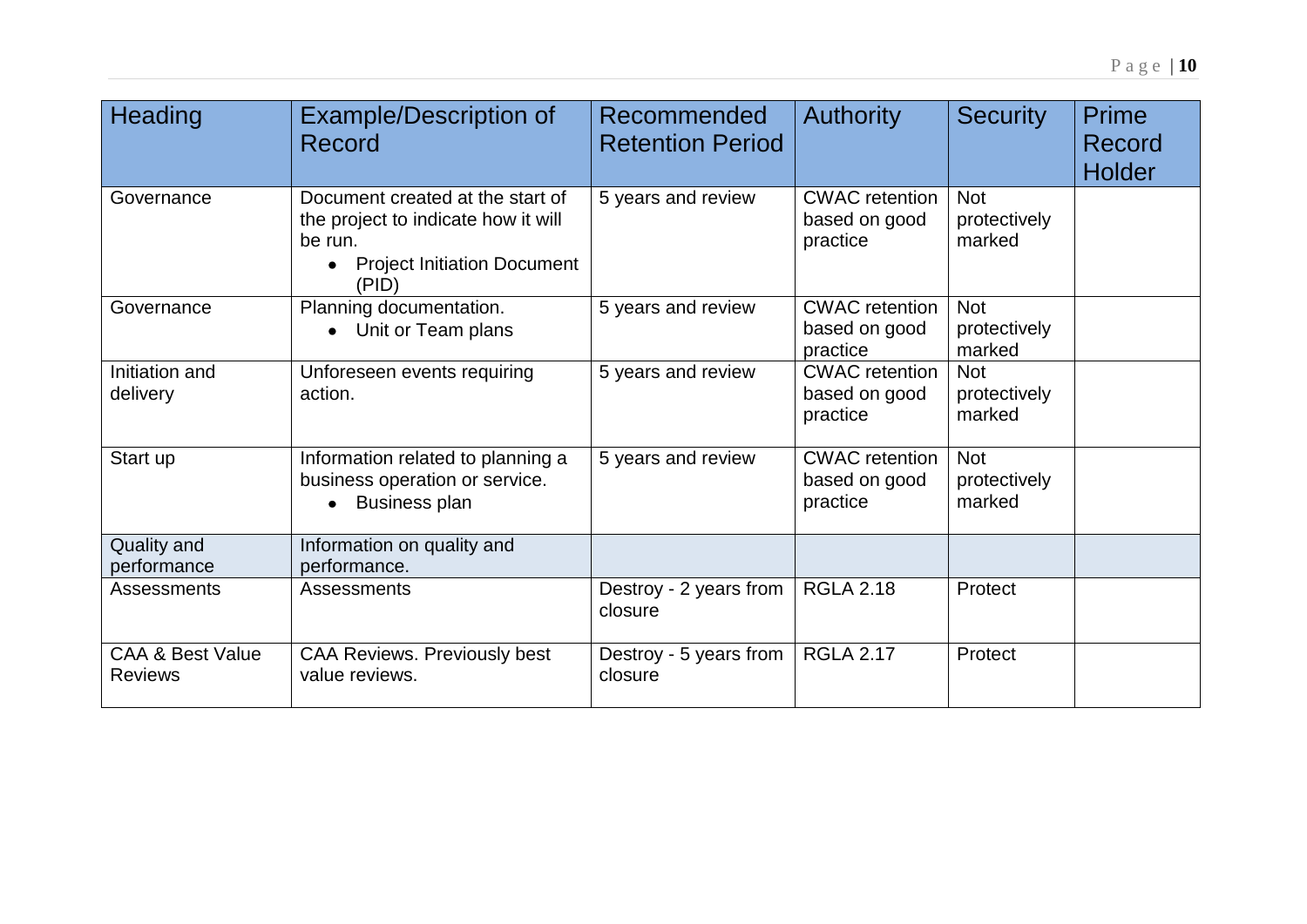| Heading                                | <b>Example/Description of</b><br>Record                                                                                                                       | Recommended<br><b>Retention Period</b> | <b>Authority</b>                                   | <b>Security</b> | Prime<br>Record<br><b>Holder</b> |
|----------------------------------------|---------------------------------------------------------------------------------------------------------------------------------------------------------------|----------------------------------------|----------------------------------------------------|-----------------|----------------------------------|
| Inspections                            | Documentation relating to the<br>external inspections received by<br>the authority in relation to<br>corporate or service specific<br>performance management. | 5 years and review                     | <b>CWAC</b> retention<br>based on good<br>practice | Protect         |                                  |
| Process mapping                        | Information relating to specific<br>quality initiatives such as ISO<br>9000.                                                                                  | 5 years and review                     | <b>CWAC</b> retention<br>based on good<br>practice | Protect         |                                  |
| Benchmarking                           |                                                                                                                                                               | Destroy - 5 years from<br>closure      | <b>CWAC</b> retention<br>based on good<br>practice | Protect         |                                  |
| Data Quality                           | Documents relating to data quality                                                                                                                            | Destroy - 5 years from<br>closure      | <b>CWAC</b> retention<br>based on good<br>practice | Protect         |                                  |
| Performance<br>Management<br>Framework | Documents relating to the<br>performance management<br>framework                                                                                              | Destroy - 5 years from<br>closure      | <b>CWAC</b> retention<br>based on good<br>practice | Protect         |                                  |
| <b>Statutory returns</b>               | The process of preparing<br>information to be passed on to<br>central government as part of<br>statutory requirements                                         |                                        |                                                    |                 |                                  |
| Reports to<br>government               | Reports to government                                                                                                                                         | Destroy - 7 years from<br>closure      | <b>RGLA 2.5</b>                                    | Protect         |                                  |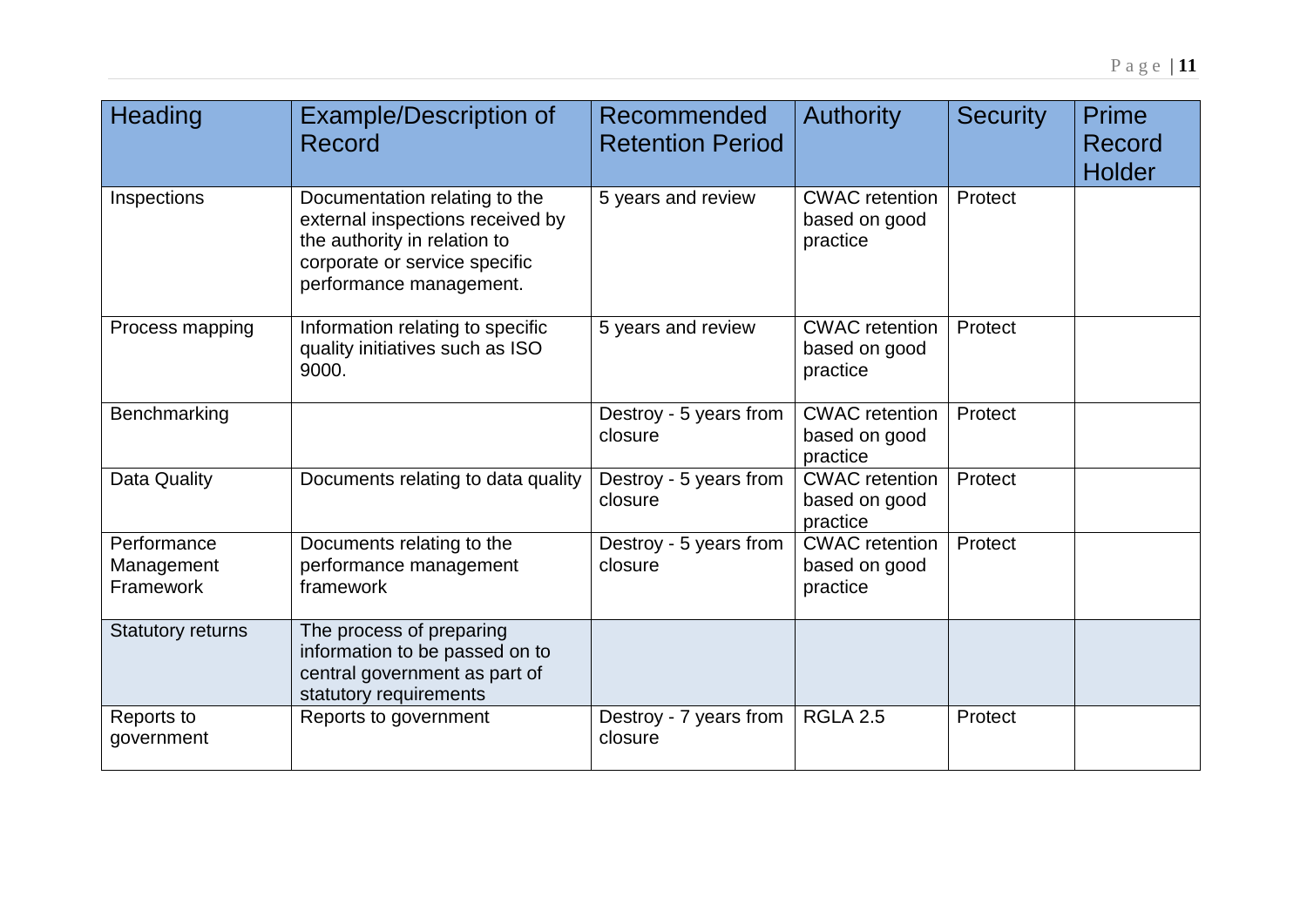| <b>Heading</b>                   | <b>Example/Description of</b><br>Record                                                           | Recommended<br><b>Retention Period</b>     | <b>Authority</b>                                   | <b>Security</b>                      | Prime<br><b>Record</b><br><b>Holder</b> |
|----------------------------------|---------------------------------------------------------------------------------------------------|--------------------------------------------|----------------------------------------------------|--------------------------------------|-----------------------------------------|
| <b>National Indicator</b><br>Set | Documents relating to reporting to<br>government on National<br>Indicators                        | Destroy - 5 years from<br>closure          | <b>CWAC</b> retention<br>based on good<br>practice | <b>Not</b><br>protectively<br>marked |                                         |
| Strategic planning               | Information related to planning a<br>business operation or service.                               |                                            |                                                    |                                      |                                         |
| <b>Business cases</b>            | Information related to identifying a<br>need or requirement for a<br>business or service process. | Destroy after 6 years                      | <b>CWAC</b> retention<br>based on good<br>practice | Protect                              |                                         |
| Corporate initiatives            | Documentation relating to<br>corporate initiatives.                                               | Destroy - 5 years after<br>initiative ends | <b>CWAC</b> retention<br>based on good<br>practice | Protect                              |                                         |
| Organisational<br>structure      | Organisational structure of the<br>council.<br>Structure plans<br>$\bullet$                       | Permanent – offer to<br>archivist          | <b>CWAC</b> retention<br>based on good<br>practice | <b>Not</b><br>protectively<br>marked |                                         |
| Policies and<br>procedures       | Documentation relating to policies<br>and procedures of the council.                              | Permanent - offer to<br>archivist          | <b>RGLA 2.6</b>                                    | <b>Not</b><br>protectively<br>marked |                                         |
| <b>Public consultation</b>       | The process of consultation with<br>the public on minor policies.                                 | Destroy - 1 year from<br>closure           | <b>RGLA 2.9</b>                                    | <b>Not</b><br>protectively<br>marked |                                         |